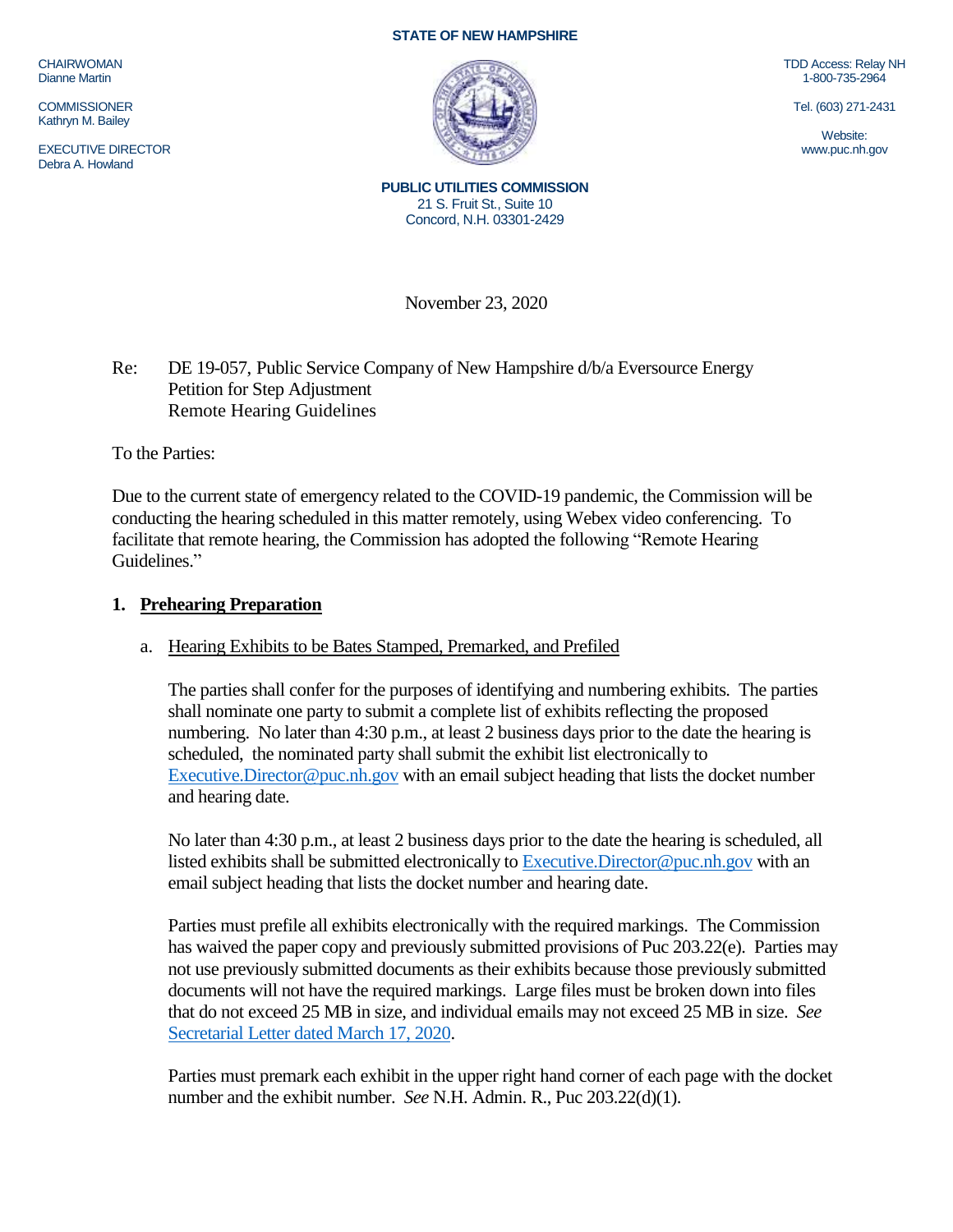Parties must sequentially paginate each exhibit, which should be Bates-stamped with Arabic numerals only. *See* N.H. Admin. R., Puc 203.22(c). The sequential pagination must carry through multi-document exhibits. Bates numbering must appear in the lower right corner of each page of the exhibit, in approximately the same location, unless such placement would cause confusion or block the view of necessary information in the exhibit.

Parties must name each electronic version of an exhibit using the following naming convention: Docket No. without prefix\_Date of Hearing\_exh no. [Example: 20-040\_2020-04- 27\_exh\_3]. Parties may not include more than one exhibit per electronic file. If a large file exceeds 25 MB in size and has been broken into several smaller parts, this should be reflected in the exhibit number, such as "exh\_1 (Part 1 of 5)." Confidential files should be named using the following naming convention: con\_ Docket No. without prefix\_Date of Hearing\_exh no.

Failure of the parties to follow the above requirements may result in postponement of the hearing.

b. Witness Lists

No later than 4:30 p.m., at least 2 business days prior to the date the hearing is scheduled, each party shall submit its witness list electronically to [Executive.Director@puc.nh.gov](mailto:Executive.Director@puc.nh.gov) with an email subject heading that lists the docket number, hearing date, and name of party filing. If they agree, the parties may submit a joint witness list. The Commission may limit the number of witnesses or time for each witness's testimony pursuant to Puc 203.21.

## c. Filing and Service

All parties must observe the Commission's rules for service.

Parties may, but are not required to, file paper copies of exhibits and exhibit lists at this time. If parties elect to file only electronically at this time, then they are directed to maintain one paper copy of all filings. The Commission will issue a subsequent order or secretarial letter indicating when that paper copy must be filed.

## d. Confidential Information

No later than 4:30 p.m., at least 2 business days prior to the date the hearing is scheduled, parties must advise the Commission by email sent to [Executive.Director@puc.nh.gov](mailto:Executive.Director@puc.nh.gov) and the service list only if they will be discussing or introducing confidential information during the hearing. If so, parties should identify the confidential information in question.

## **2. Conduct of Remote Hearing**

a. Unless the Commission has approved special accommodations prior to the hearing, to speak during the hearing, attorneys, witnesses, and any other persons wishing to speak on behalf of a party must be video-enabled. Parties will be sent a link to the Webex video conference in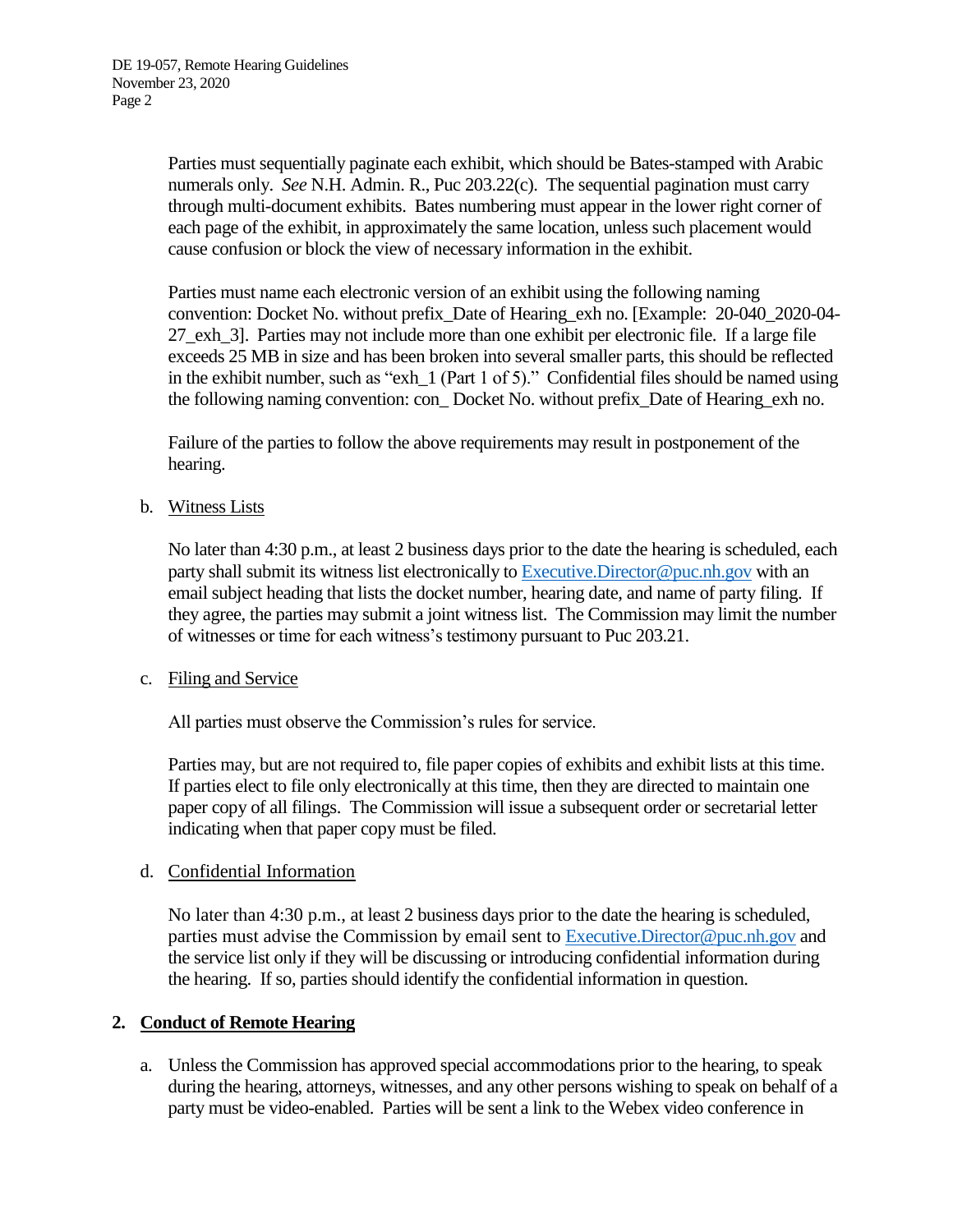$\overline{a}$ 

advance that will enable them to join the hearing. All are encouraged to use a hard-wired, not a wireless, Internet connection and a good quality wired microphone. Access may be facilitated if participants download and test the Webex software in advance of the hearing.

- b. No later than 4:30 p.m., at least 2 business days prior to the date the hearing is scheduled, each person wishing to speak for, or on behalf of, a party during the hearing must register with the moderator<sup>1</sup> a[t PUCWebModerator@puc.nh.gov](mailto:PUCWebModerator@puc.nh.gov) by sending an email with a subject heading that lists the docket number, hearing date, and name of party filing. A party should submit one email for all of its participants (witnesses, attorneys, etc.) listing the name, email address, and telephone number of each participant.
- c. Each participant must clearly identify each exhibit by its premarked number before referencing it or introducing it by video during the hearing. If it will be necessary for a party to display an exhibit (or exhibits) on the screen during the remote hearing, then that party must do a run-through with the moderator at least one business day prior to the scheduled hearing to ensure that the party knows how to do so and how to close the presentation when it is complete.
- d. Hearing participants must join the Webex conference at least 15 minutes before the scheduled commencement of the hearing to verify their names and affiliations, resolve any technical issues, and discuss any necessary preparations prior to the commencement of the hearing.
- e. A stenographer will make a record of each of the Commission's remote hearings. Therefore, during the hearing, all participants must choose the "mute" option when they are not speaking to ensure the best sound quality. The moderator will mute any participant causing noise interference.
- f. Although participants must mute their microphones when not speaking, participants wishing to make an objection may unmute for that purpose. For any other issue, anyone wishing to speak should raise their hand first and should only speak after being recognized to do so by the presiding officer.
- g. All non-active participants who are not attorneys or *pro se* intervenors will be placed in "attendee" mode, which will deactivate their microphone and video feed, to make it easier for other participants and the Commissioners to focus on the speakers during the hearing and to reduce network saturation. When doing so, non-active participants will still be able to view and hear the hearing.
- h. Each participant must clearly identify him- or herself before speaking and identify any other persons present at the participant's location. Speakers are advised to face their camera and speak slowly, with frequent pauses, to ensure accurate transcription.
- i. The Commission does not recommend the use of "private chat" to facilitate attorney/client consultations.

<sup>&</sup>lt;sup>1</sup> The moderator is a staff member assigned to aid the Commission with the technological aspects of the remote hearing.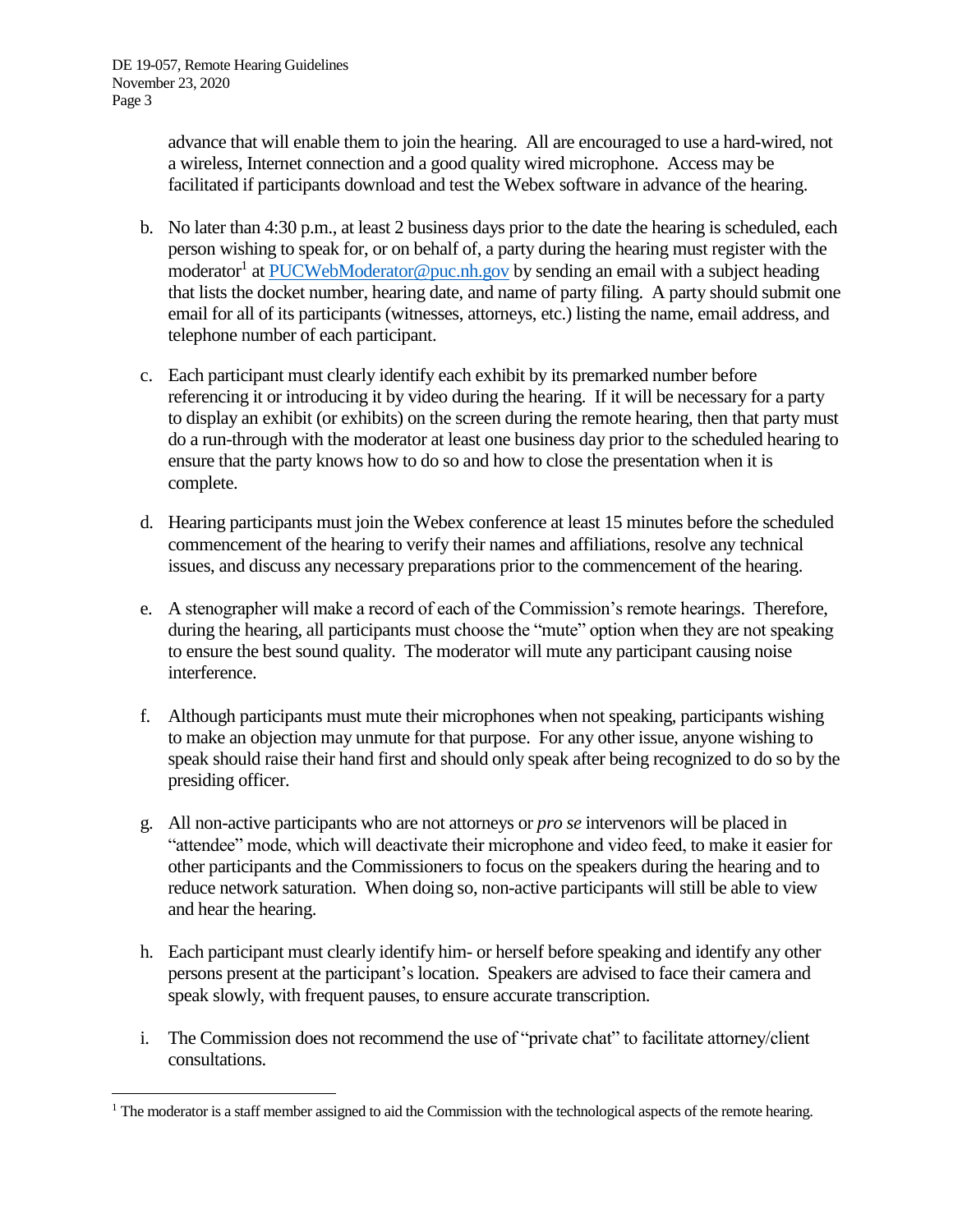- j. Any participant experiencing difficulties obtaining access to, or participating in, the hearing should call the Commission at (603) 271-2431.
- k. Although the Commission will, if necessary, address any confidential matters separately at a single time during the hearing, the Commission may also need to do so at other times during the hearing, at which time public access to the hearing will be suspended. The public and parties who do not have a right to confidential information will not be able to participate in the hearing when this occurs for so long as confidential information is being addressed during the hearing.

The Commission may issue further directives as necessary.

Sincerely,

Den A. Houland

Debra A. Howland Executive Director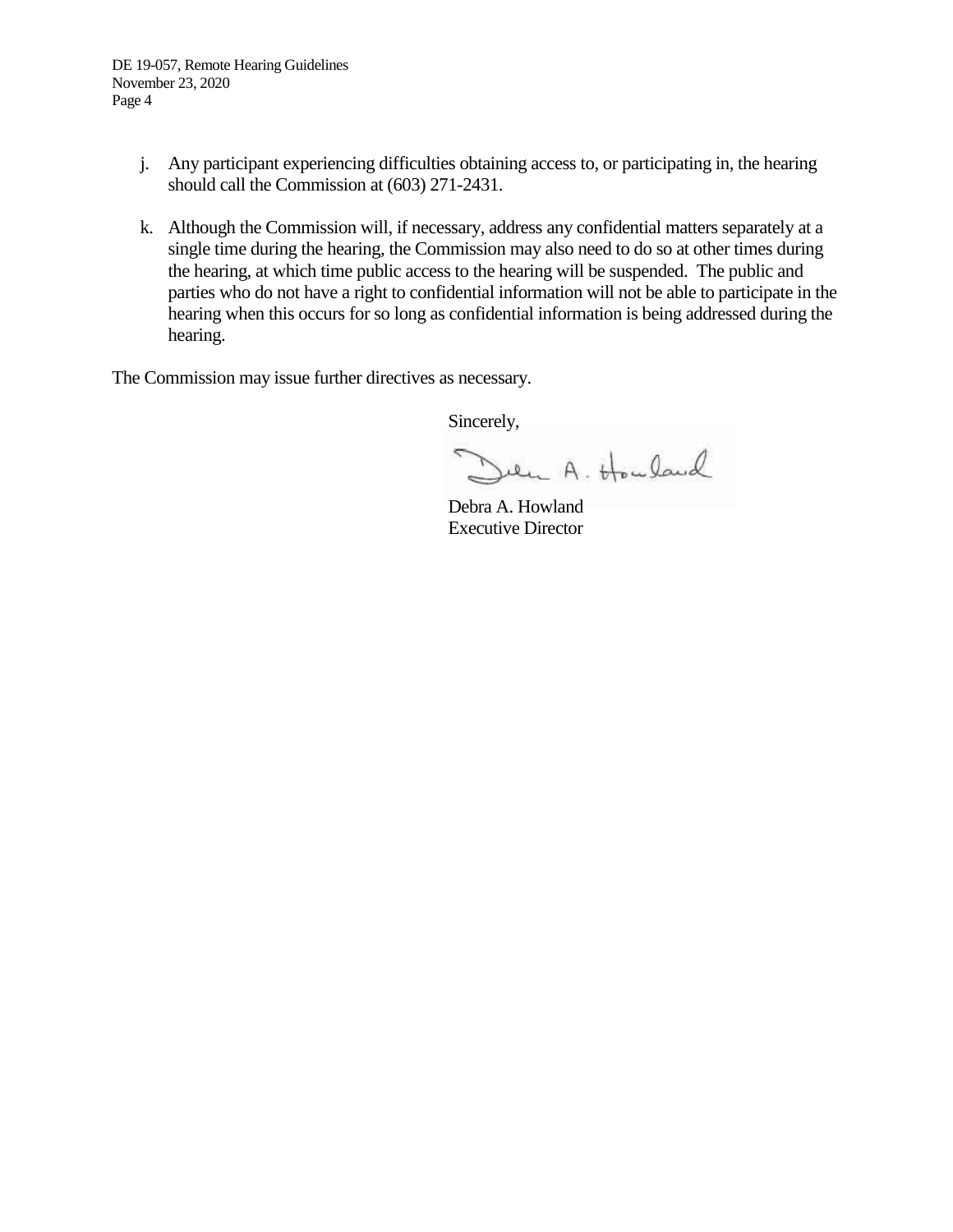DE 19-057, Remote Hearing Guidelines November 23, 2020 Page 5

# Service List - Docket Related

Docket#: 19-057

Printed: 11/23/2020

Email Addresses

ExecutiveDirector@puc.nh.gov palvarez@wiredgroup.net suzanne.amidon@puc.nh.gov robert.bersak@eversource.com mbirchard@keyesfox.com aboyd@acadiacenter.org brianna@cleanenergynh.org james.brennan@oca.nh.gov kelly@cleanenergynh.org brian.buckley@puc.nh.gov rburke@nhla.org mcampbell@keeganwerlin.com richard.chagnon@puc.nh.gov pradip.chattopadhyay@oca.nh.gov jessica.chiavara@eversource.com john@johncoffman.net roger@fsconline.com kristi.davie@eversource.com johndefever@yahoo.com kurt.demmer@puc.nh.gov allen.desbiens@eversource.com paul.dexter@puc.nh.gov troy.dixon@eversource.com jdonahue@preti.com pearl.donohoo-vallett@brattle.com jay.dudley@puc.nh.gov Stephen.Eckberg@puc.nh.gov eemerson@primmer.com matthew.fossum@eversource.com tom.frantz@puc.nh.gov mhorne@hcc-law.com tklaes@blueridgecs.com donald.kreis@oca.nh.gov erica.menard@eversource.com tmlarkinassociates@gmail.com madeleine@cleanenergynh.org karen.moran@puc.nh.gov scott@sjmuellerlaw.com dmullinax@blueridgecs.com rnelson@strategen.com elizabeth.nixon@puc.nh.gov